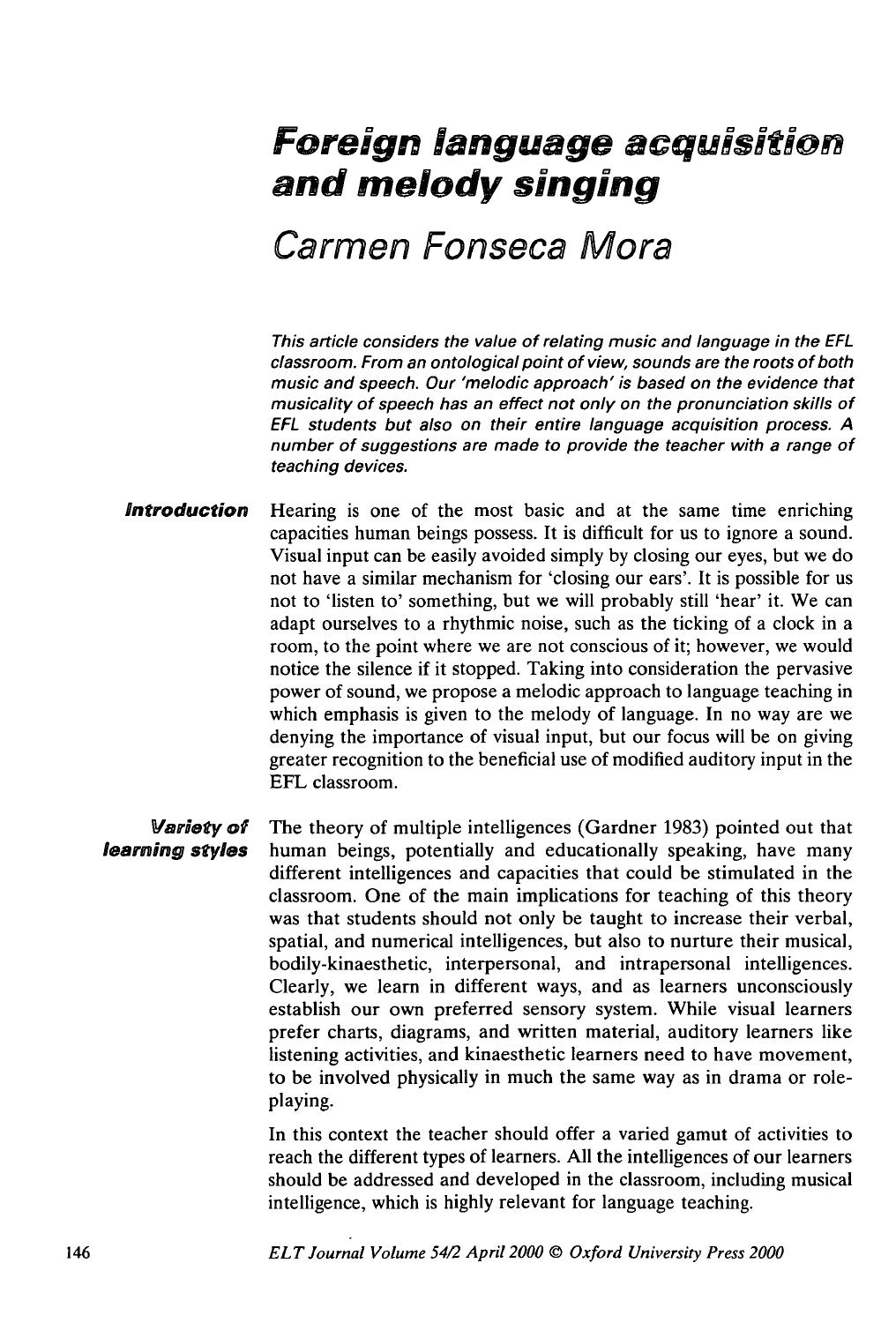## *Music and* Linguists define language as an instrument for communicative verbal **language** interaction. However, the Spanish music therapist, Patxi del Campo (1997), asserts that in any oral interaction only 15% of the information issued corresponds to verbal language, while 70% of the message is performed through body language; the final 15% belongs to intonation, the musical character of language. This importance of body language can be easily observed by watching a television debate with the volume turned off. The body language clearly indicates the mood and attitude of the participants, and even their agreement or disagreement with what the other speakers are saying.

Music and language share several features. On the one hand, both stem from the processing of sounds; on the other, both are used by their authors/speakers to convey a message, although language is much more precise than music, whose effect is mainly emotional. On another level, music and language have intrinsic features in common, such as pitch, volume, prominence, stress, tone, rhythm, and pauses. Another shared feature of language and music is that we learn both of them through exposure. No language can be acquired without oral or written input (or visual input, in the case of sign language), and in a similar fashion we acquire our notions of music from what we hear around us—which is why music from other cultures often sounds odd to us when it differs significantly from the patterns of sounds and rhythms to which we have grown accustomed.

Jackendoff (1993) takes for granted that human beings are predisposed for language, music, and vision. He defines language as the capacity of communicating through words, music as the faculty of perceiving sound patterns, and vision as the possibility of seeing the external world. Once we have a set of abstract patterns in our mind, we analyse any new stimulus by accommodating this additional information to our previous knowledge (Ausubel 1968). Our mental capacities hinge on the construction of unconscious patterns in response to visual, linguistic, or musical input, and on our ability to analyse it intuitively.

Jackendoff (1992) also speculates that there is an interaction of faculties to build up our understanding of our environment. Evidence of this can be seen in an experiment carried out with adult native speakers of Spanish (Fonseca 1997). The participants were given a picture and asked to tell a story related to it that included a beginning, a climax, and an ending. They could choose whether to speak in Spanish or English. Before narrating the same story for a second time, they relaxed by listening for three minutes to quiet instrumental music that included water sounds and birdsong. They were then asked to repeat the same story they had told some moments ago. The background music was not switched off while they were speaking, although the volume was turned down. During the second narration they started verbalizing information that had not been coded visually, but rather proceeded from the musical input. They included things that were not in the original picture and, taking the position of an omniscient narrator, they talked about the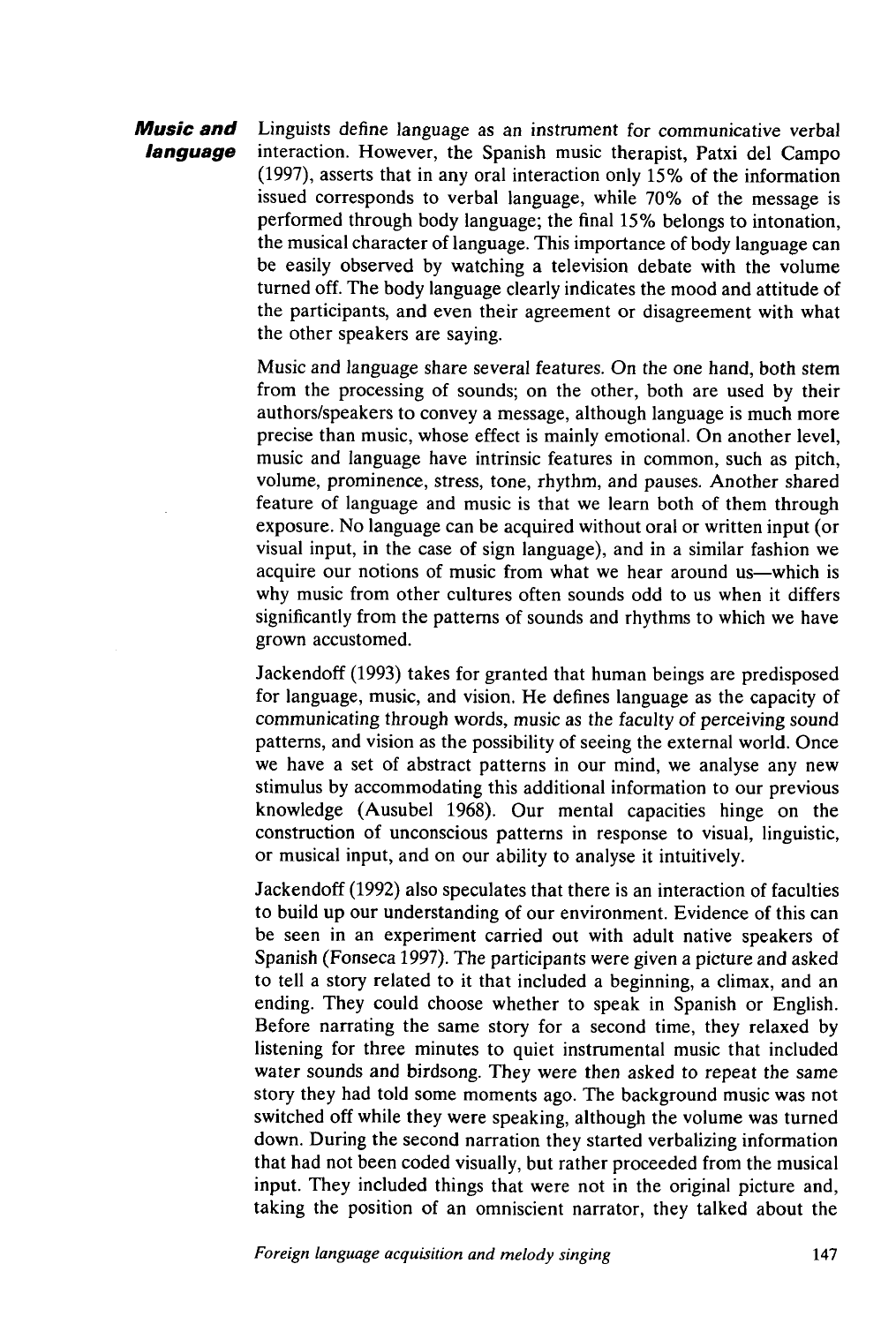characters' feelings. In this way, visual, auditory-musical, and emotional information was encoded linguistically.

Intuitive melodic approach in LI acquisition The brain has different ways of processing outside information—different specialized devices, different types of intelligences, and therefore, different kinds of memories. In this connection it is very interesting to note that psychological and linguistic studies reveal how the interaction between music and language acquisition is activated at a very early stage.

Research has shown that a foetus perceives acoustic signals in the womb. Not only does it hear its mother's heartbeats, but it also receives sensory information coming from outside the uterus. The neurophysiologist and educator, Carla Hannaford (1995), describes the studies of Dr Alfred Tomatis which show how five-month-old foetuses respond to phonemes of language, that is to say, to varying vibrations of sound such as the vowel sounds:

Using fibre optic cameras, Dr. Alfred Tomatis discovered that the foetus will move a specific muscle, in the arm or leg for example, when it hears a specific phoneme. The particular muscle moved varies in each foetus studied, but each time the same phoneme is sounded, the same muscle will move. This early connection of a muscle response to sound suggests the significance of anchoring sensory input with action for learning to occur. This sensory-motor response to phonemes allows the foetus to begin the process of learning language in utero. By twenty-four weeks ... the foetus responds to music by blinking its eyes and moving as though dancing to a beat. (Hannaford 1995: 36)

The psychologist P. Hepper concludes after studying the foetal behaviour before and after birth:

that newborns who had been exposed to the theme tune of a popular TV programme during pregnancy exhibited changes in heartrate, number of movements and behavioural state at birth. These effects could be attributed to prenatal exposure alone and not to postnatal exposure or a genetic disposition, and were specific to the tune learned. (Cited by Odam 1995: 14)

Taking into account these neurophysiological and psychological references we could argue that the sound-learning process and its auditory memory have started before birth, which would mean that sound perception and its analysis are among the earliest processes to develop.

Mehler and Dupoux (1992) were interested in discovering the age at which a child would be able to recognize its mother tongue. They recorded a perfect French/Russian bilingual speaker telling a story in both languages. Two groups of French babies were exposed to the stories: a group of four-day-old newborns and a group of two-month-old infants. Both groups distinguished their language. Mehler and Dupoux concluded that four-day-old newborns were capable of distinguishing the typical melodic contour of their language, but not the words, because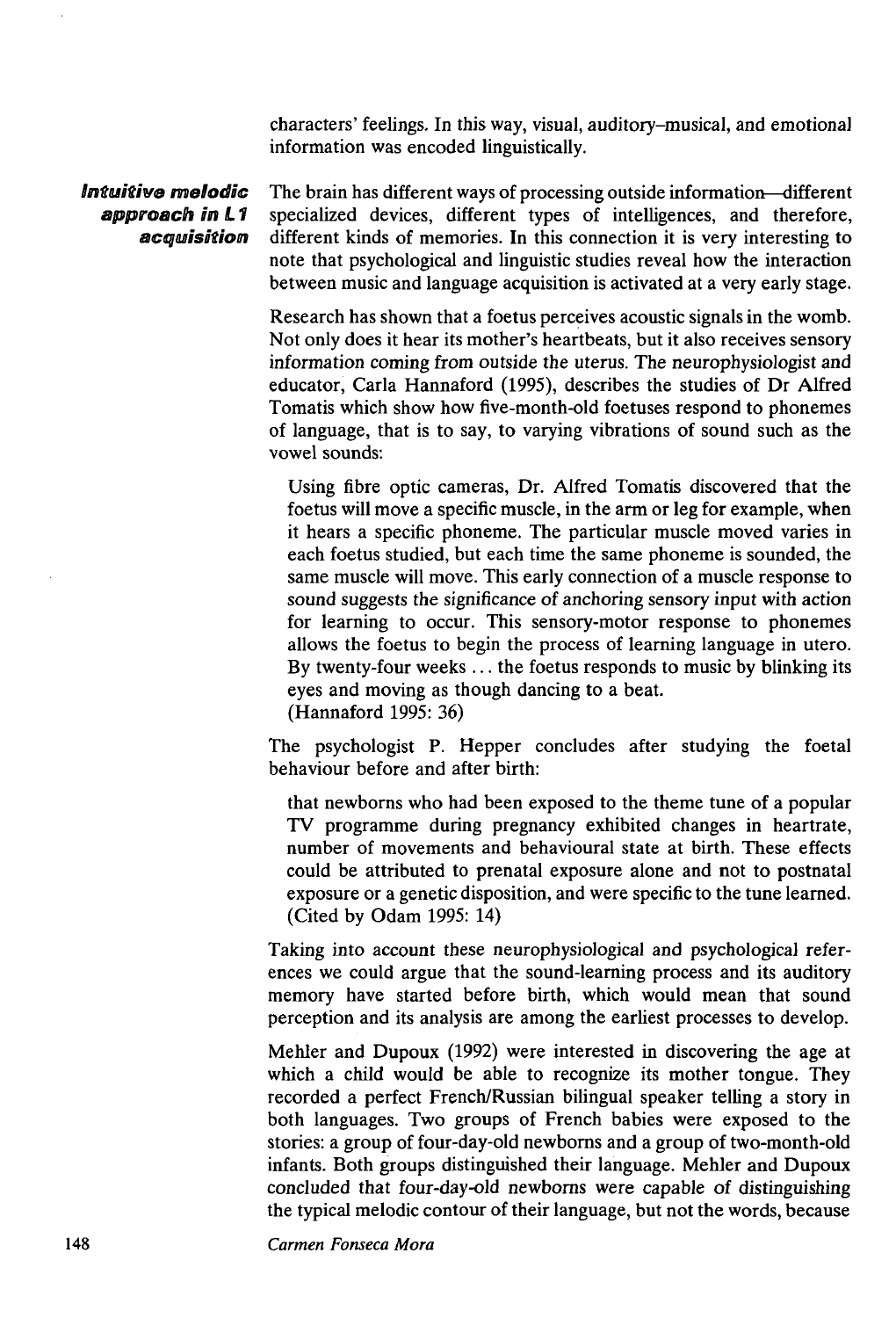when they were exposed to French-sounding sentences but with invented words, they also recognized it as their language. Linguistic research has shown that each language has its own intonation and its own tonal and rhythmic properties, and that even very young infants are sensitive to these.

Discourse intonation, the ordering of pitched sounds made by a human voice, is the first thing we learn when we are acquiring a language. Later on, it is through interaction that a child picks up not only the musicality of each language, but also the necessary communication skills. In the earliest stage, it is usually the adult who behaves as a model, accommodating her/his speech style to the child's needs, but interacting with older children (brothers or sisters) also seems to be profitable.

The role of 'motherese' appears to be fundamental in the child's process of acquiring a language, not only because of the affective aspects that it offers, as Wallon (1975) points out, but also because of the particular features of this speech. From the very first moment, mothers tend to consider their babies as perfectly prepared to understand them (Snow 1977). Mother talk, also called parental or caretaker talk, is highly repetitive, and full of simple syntactic structures. Slowing down their speech production, mothers give an exaggerated intonation to their utterances, pausing more notarily than in adult-to-adult speech between phrases and clauses.

Feu and Pinero (1996) recorded the interaction between a Spanish boy, Guillermo, and his mother for four months. They studied the sonorouslinguistic code established in this interaction and observed the use of a tonal-linguistic unit they called 'celula sonora' (voiced cell). These auditory units contain syllables where the rhythm of stressed and unstressed vowels conforms to the musical pattern of a word. As an example, they describe Guillermo's vocalization of the Spanish word 'pajaro' (bird). His vocalic production, 'aaaaa-aa-oo' reproduced the ternary rhythm and melody of the word.

Crystal's (1986) research has also provided evidence that prosodic acquisition precedes speech production:

In one child studied at Reading, aged 1; 2, the phrase *all-gone,* regularly said by the parent after each meal, was actually rehearsed by using the prosodic component only: the child hummed the intonation of the phrase first..., only then attempting the whole, producing an accurate intonation but only approximate segments ... The phrase could be easily elicited after any meal, but it was not until a month had gone by that the child's segmental output became as stable as his prosodic. (Cited by Singleton 1989: 42)

There is also a special use of melodic contours at school. Children are still involved in the LI acquisition process at the age of three. Feu and Pinero (1997) studied teacher talk and also observed the use of exaggerated intonation patterns by a Spanish teacher in the classroom when trying to elicit information from a three-year-old group. This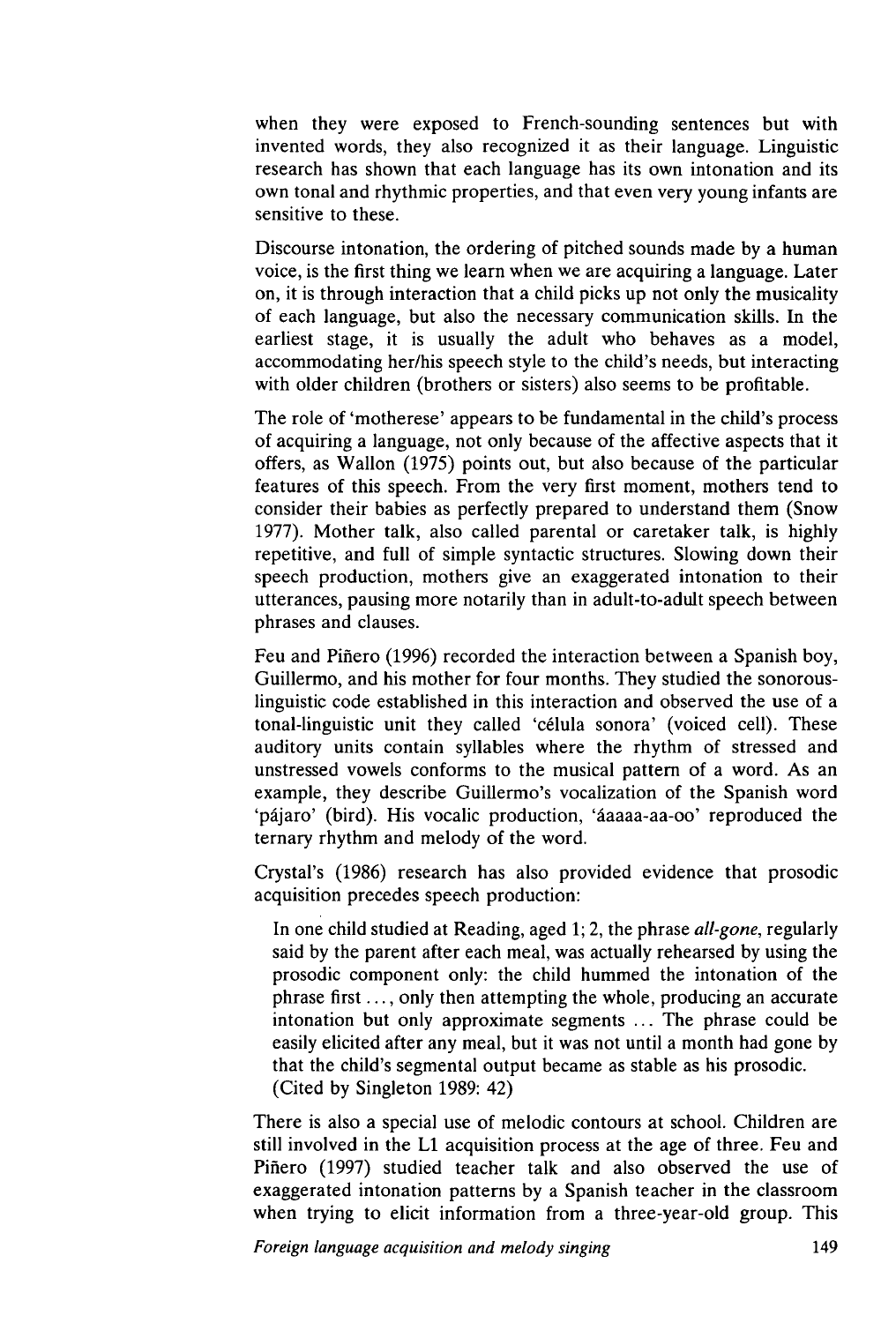emphatic intonation occurred again when the teacher was explaining how to do a new or more complicated task.

**Melodic contours in the EFL classroom** Our direct observation of the discourse of EFL teachers (Fonseca 1997) also reflects this hyperbolic melodic contour, but it only seems to be present when s/he is introducing a new structure and having students repeat or when s/he is acting as a linguistic model while correcting students' pronunciation.

> In the use of modified intonation, both mothers and language teachers are acting instinctively. They are unaware of the fact that they are 'singing' at that moment. In both cases, they are expecting some type of repetition. In the same way that babies answer their mothers tonally, EFL students, when asked to repeat, give back the same melody, even if they are unable to pronounce the words correctly. In pairwork activity afterwards, where students have to use the structure just taught, they do not generally use that exaggerated pronunciation because they have interpreted it as a pedagogical tool to help them to pronounce better.

*Music and* Singing is an easy way of memorizing something. Most of us can *memory* probably remember having learnt the multiplication tables with a specific tune. Melody seems to act as a path or a cue to evoke the precise information we are trying to retrieve.

> Tim Murphey (1990) defines the 'song-stuck-in-my-head' phenomenon as a melodic Din, as an (in)voluntary musical and verbal rehearsal. Murphey also hypothesizes that the Din could be initiated by subvocal rehearsal. So, for example, we are able to rehear mentally the voice and words of a person with whom we have had an argument. Similarly, while reading the notes taken in a lecture, we will probably rehear the lecturer's voice, while at the same time we can mentally visualize the place from which s/he was talking and even her/his gestures or body movements.

> Music seems to leave a particularly deep trace in our memories; this could be due to the fact that it is related to affective and unconscious factors. It could also be related to the hypothesis that it is less energydemanding because musical perception starts before birth.

**Implications for EFL** With the purpose of following a similar process to that of LI, the EFL teacher of beginners, at the early input stage, could consciously give emphasis to the melody and prosodic features of the structure, pattern, or expression s/he is presenting. In order to do that, it is necessary to take the statement and to repeat it several times by giving emphasis to the prominent stresses. By making the rhythmic articulation of the utterance more exaggerated, the intonation becomes more musical. The selection of initial pitch has to be done by the teacher according to his/ her singing abilities. The variation of pitch during the oral production of the utterance depends on the speech prosody pattern of each sentence.

> It is also possible to use a well-known tune. The opening melody of Beethoven's Fifth Symphony is suitable for questions similar to that of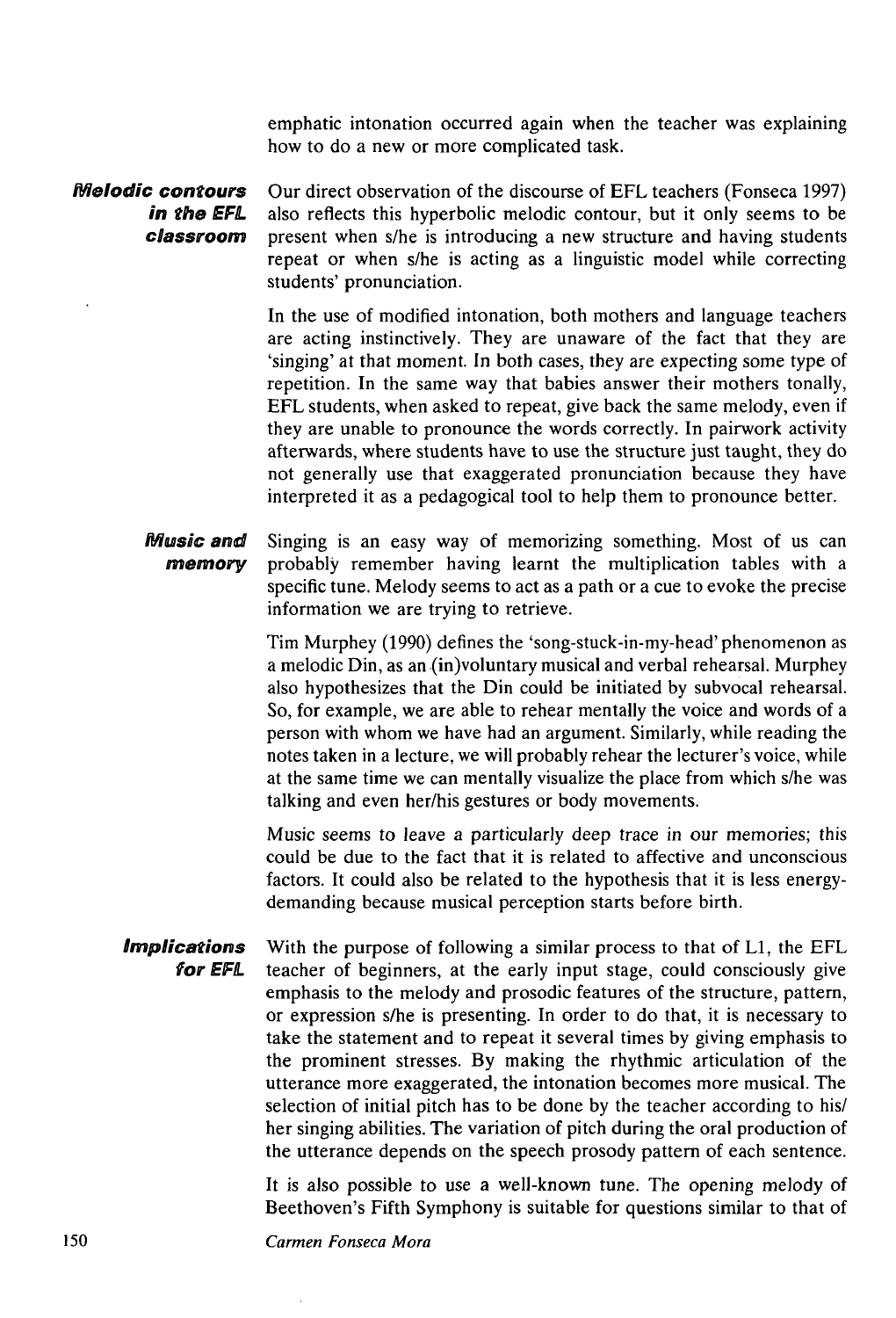'What do you do?' or 'Where are you from?', although it would not be appropriated when asking 'Where do you usually go to have a drink in Spain at five o'clock?' This melodic presentation of a structure has a slower tempo than speech, the syllables are lengthened, and pauses between different thought groups become more notable. Teachers adapt their talk to their students' transitional competence while using this technique. The more rhythmic and intonated the utterances we teach are, the more holistic the learning will be. By focusing on rhythm and intonation we help our students to take in the new utterance as a gestalt. By engaging the concentration and motor control of children musically, their attention can be directed away from the tediousness of articulation exercises. Research has also shown that these carrier melodies stimulate the right hemisphere. When we allow students to repeat, we are giving them more time to process the new auditory information using their working memories. Later, of course, they will need to develop their mental grammar of the foreign language they are learning; more logical-analytical activities are essential to help the student to process meaning, usage, and form.

For intermediate and advanced students the melodic approach is still a useful technique when teachers try to improve their students' pronunciation abilities (Gilbert 1993 provides us with excellent examples). Concentrating on the musicality of speech is also a valuable strategy for the EFL learner in listening comprehension activities. Training students to recognize the mood and attitude of the speakers by paying attention to their intonation contours allows learners to retrieve a contextual element they are normally deprived of when they are listening to a tape.

In general, the use of music in the language classroom encourages students to be quiet because it avoids other auditory distractions. Therefore, it is especially helpful to create the relaxing classroom atmosphere needed to develop written composition activities. Music has the ability to change the hearer's mood because it stimulates our imagination. Songs are also useful. Students improve their pronunciation skills while singing, but at the same time the repetitive lyrics in songs have a positive effect on the students' language acquisition level. Songs can be easily remembered, and are therefore an effective way of providing students with lexical patterns that are stored in their minds and that can be effortlessly retrieved during any oral interaction. Expressions such as, for example, 'It never rains in Southern California' or 'Didn't we almost have it all?', also help EFL students to have a handy model in their minds to deduce grammatical information such as —in this case—the position of the adverb.

One of the problems of EFL students is that once the English lesson is over they have not got many possibilities of receiving aural input in the foreign language. Yet students love doing activities related to music in their freetime. When asked about their hobbies, listening to music, singing, dancing, or playing an instrument are very common answers. It is possible to sing and even to remember the lyrics in a language one